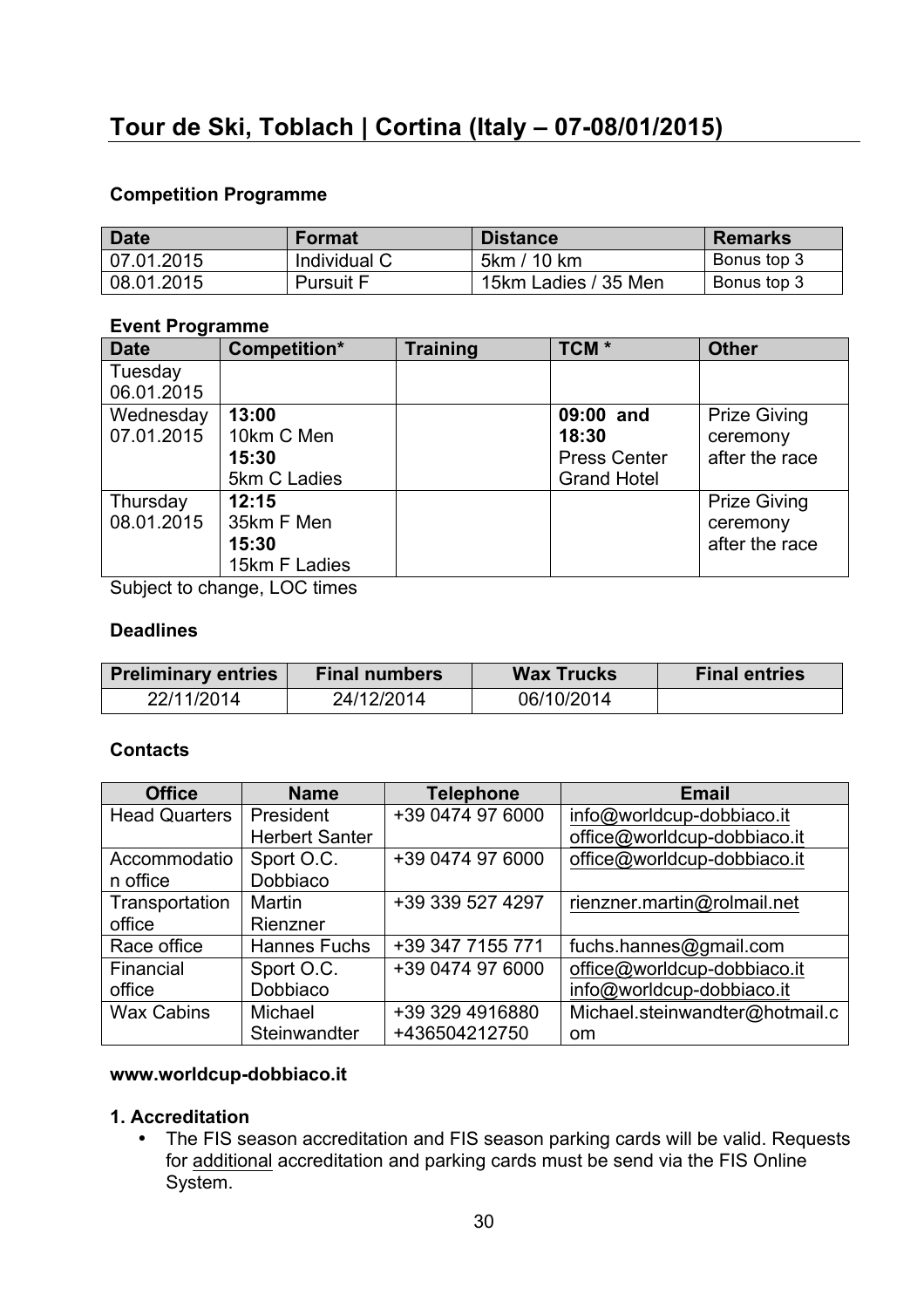• Requested additional accreditation and parking cards can be picked up at :

Accreditation office (**Press Center Grand Hotel Dobbiaco**, Dolomitenstr. 31), **opening time**

**06.01.2015:** 03:00pm - 08:00pm **07.01.2015:** 08:00am - 06:00pm **08.01.2015:** 08:00am - 02:00pm

## **2. Race Office**

• on the **2nd floor of the Nordic Arena in Dobbiaco** (Via Lago 16, Dobbiaco) / **opening time**

**06.01.2015:** 08:00am - 07:00pm **07.01.2015:** 07:30am - 07:00pm **08.01.2015:** 07:30am - 06:00pm

# **3. Accommodation (World Cup Rules Art. 13)**

- Booking according the FIS Rules via FIS Online registration system
- The OC offers following accommodation in different categories and prizes (all full board) :
	- o **Three star hotels:** 125 CHF
	- o **Two & four star hotels:** on request

# **4. Transport (World Cup Rules Art. 11)**

- **Official airport** : The airports are Bolzano/Airport Dolomiti (ca. 120 km) Verona/Villafranca (ca. 250 km) Venezia/Marco Polo (ca. 190 km) Treviso/S. Angelo (ca. 180 km) Innsbruck (ca. 140 km) Munich - Germany (ca. 300 km)
	- − The organizing committee will arrange transportation between the airports and the hotels. Price for transport:

## Company: **Steiner Touring - till 30 people**:

- Bolzano/Airport Dolomiti (ca. 120 km) **400,00€**
- Verona/Villafranca (ca. 250 km) **650,00€**
- Venezia/Marco Polo (ca. 190 km) **460,00€**
- Treviso/S. Angelo (ca. 180 km) **440,00€**
- Innsbruck (ca. 140 km) **480,00€**
- Munich Germany (ca. 300 km) **720,00€**

## **Information to the Shuttle service in Toblach/Dobbiaco**

- normally a shuttle service is not needful (walking distance from the hotels to the stadion) – possibly can be contact the responsible person for the Shuttle Service **MARTIN RIENZNER - +39 339 527 4297**

## **5. Payment (World Cup Rules Art. 10 and 13)**

• Accommodation costs : Teams will pay directely in their hotels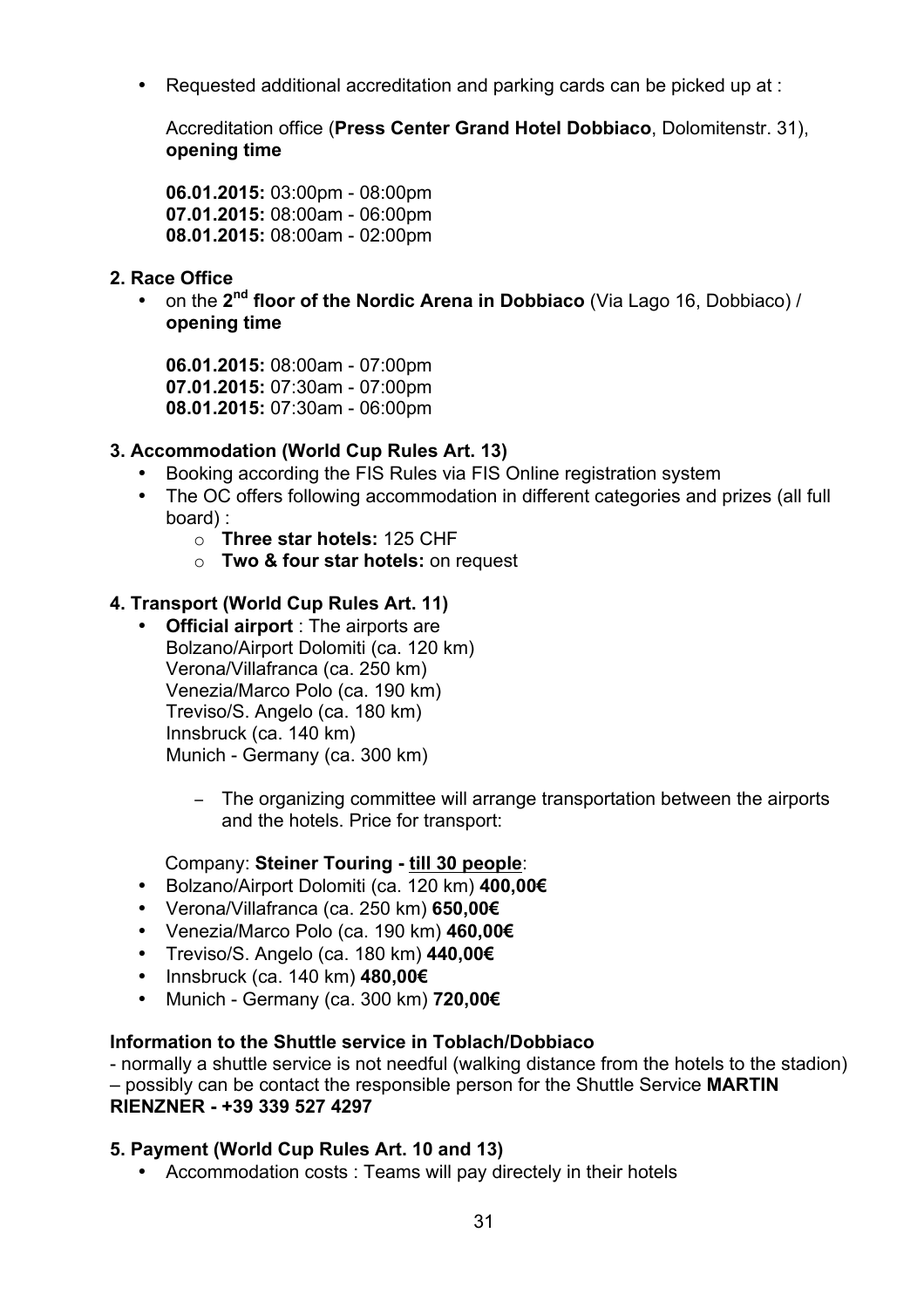## **6. Waxing facilities (World Cup Rules Art. 14)**

- Wax cabins: available from **05/01/2015 at 08.00 in the morning**
- Waxing trucks : teams arriving with trucks have to inform the OC before **05/10/2014**  with exact measurements of the truck and details of the needs

#### **7. Regulations of radio equipment:**

- The import, export and the operation of radio equipment in Italy is regulated by national law. Permits for the use of radio transmission equipment must be requested according to national specifications.
- **Information**: www.carabinieri.it

#### **8. Regulations of Visa:**

- Remember that citizens of some countries will need visa for visiting Italy. Please check with your embassy if you need a visa for Italy.
- For an official letter of invitation, please send a request to info@worldcupdobbiaco.it

#### **9. Income tax information for prize money:**

- Income tax of European citizen is 20%
- Income tax of non-European citizen is 30%